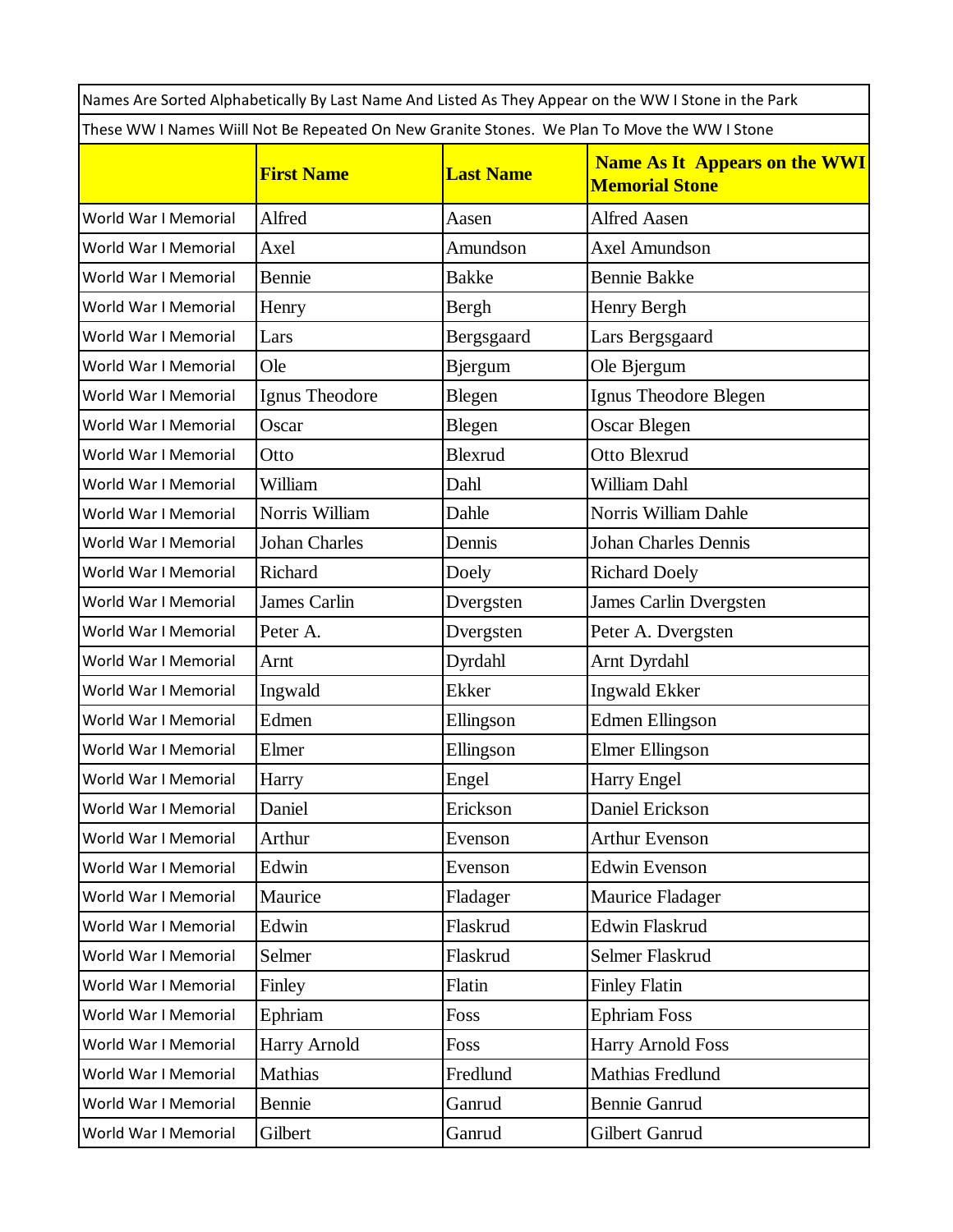| World War I Memorial | <b>Nelius</b>         | Garness     | <b>Nelius Garness</b>         |
|----------------------|-----------------------|-------------|-------------------------------|
| World War I Memorial | Henry Adolf           | Gilbertson  | Henry Adolf Gilbertson        |
| World War I Memorial | Carl Johan            | Glasrud     | Carl Johan Glasrud            |
| World War I Memorial | Ragnar                | Gronback    | Ragnar Gronback               |
| World War I Memorial | Milliard J.           | Gubrud      | Milliard J. Gubrud            |
| World War I Memorial | Knute J.              | Gulbranson  | Knute J. Gulbranson           |
| World War I Memorial | <b>Andrew Oliver</b>  | Hall        | <b>Andrew Oliver Hall</b>     |
| World War I Memorial | James O.              | Hallan      | James O. Hallan               |
| World War I Memorial | Peter                 | Halvorson   | Peter Halvorson               |
| World War I Memorial | Benjamin              | Haugen      | Benjamin Haugen               |
| World War I Memorial | Carl                  | Haugen      | Carl Haugen                   |
| World War I Memorial | Gustav M.             | Helland     | Gustav M. Helland             |
| World War I Memorial | Albert                | Hendrickson | <b>Albert Hendrickson</b>     |
| World War I Memorial | Emerick               | Hendrickson | <b>Emerick Hendrickson</b>    |
| World War I Memorial | Newman                | Hendrickson | Newman Hendrickson            |
| World War I Memorial | Ole                   | Hendrickson | Ole Hendrickson               |
| World War I Memorial | Oscar                 | Hensrud     | <b>Oscar Hensrud</b>          |
| World War I Memorial | Carl                  | Jacobson    | Carl Jacobson                 |
| World War I Memorial | Emma H.               | Jensen      | Emma H. Jensen                |
| World War I Memorial | Peter J.              | Jensen      | Peter J. Jensen               |
| World War I Memorial | Benjamin              | Jeska       | Benjamin Jeska                |
| World War I Memorial | <b>Bernard Alfred</b> | Johnson     | <b>Bernard Alfred Johnson</b> |
| World War I Memorial | Eldred I.             | Johnson     | Eldred I. Johnson             |
| World War I Memorial | Paul Gerhard          | Johnson     | Paul Gerhard Johnson          |
| World War I Memorial | Olaf                  | Kjome       | Olaf Kjome                    |
| World War I Memorial | Bernhard              | Kolsrud     | <b>Bernhard Kolsrud</b>       |
| World War I Memorial | Henry                 | Kolsrud     | Henry Kolsrud                 |
| World War I Memorial | John                  | Kolsrud     | John Kolsrud                  |
| World War I Memorial | Martin                | Krogen      | Martin Krogen                 |
| World War I Memorial | Arnold                | Krogh       | Arnold Krogh                  |
| World War I Memorial | Arthur                | Krogh       | Arthur Krogh                  |
| World War I Memorial | Amos                  | Kroshus     | Amos Kroshus                  |
| World War I Memorial | Rudolf                | Kvelve      | <b>Rudolf Kvelve</b>          |
| World War I Memorial | Carl L.               | Larson      | Carl L. Larson                |
| World War I Memorial | John C.               | Larson      | John C. Larson                |
| World War I Memorial | Leonard H.            | Larson      | Leonard H. Larson             |